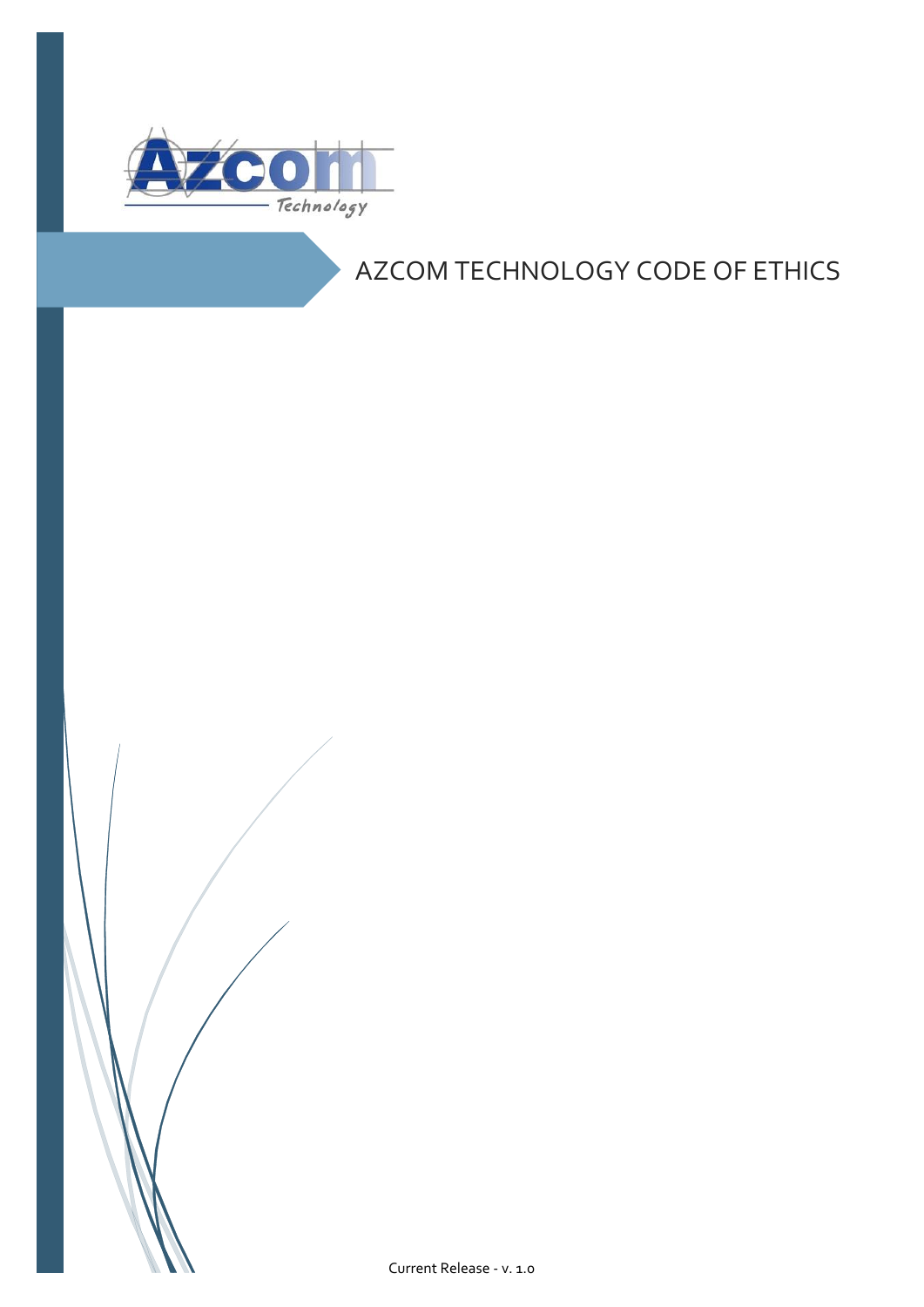# **Table of Contents**

# **Revision History**

| Rev | Jate       | Description             | reated by: | Verified by | Approved bv |
|-----|------------|-------------------------|------------|-------------|-------------|
| 3.0 | 07.06.2021 | <b>General revision</b> | Bespalova  | Dusi        | Sınar<br>А. |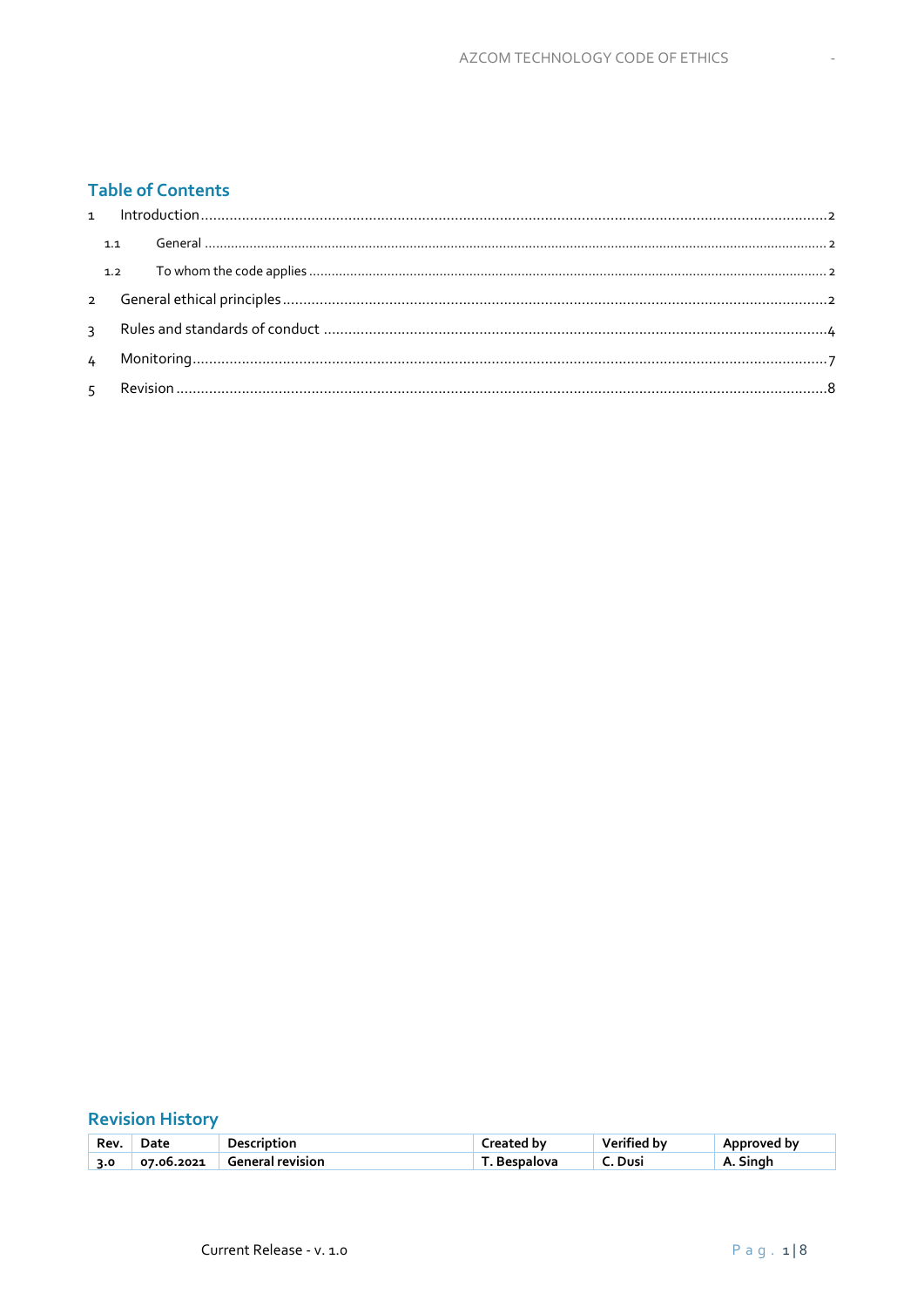## <span id="page-2-1"></span><span id="page-2-0"></span>**1 Introduction**

#### *1.1 General*

The Code of Ethics adopted by Azcom Technology S.r.l. is a set of principles and rules whose observance has a fundamental importance for the proper functioning and improvement of the Company's reliability. It represents the "Charter of fundamental rights and duties" through which the Company:

- clarifies its ethical and social responsibilities towards the various internal and external stakeholders, such as: shareholders, employees, collaborators, suppliers, public bodies, customers, etc.;
- researches for forms of balance and / or points of balance between the multiple interests and the legitimate expectations of the stakeholders.

The adoption of this Code has the primary objective of satisfying, in the best possible way, the needs and expectations of the Company's interlocutors, aiming to recommend and promote a high level of professionalism and to prohibit those behaviors that are in contrast not only with the regulatory provisions relevant from time to time, but also with the values that the Company intends to promote.

The individual and collective behavior of the Company's employees and collaborators must therefore be in harmony with Company policies and must bring the collaboration, social responsibility and compliance with current legislation following the standards of conduct identified by the Code of Ethics.

#### <span id="page-2-2"></span>*1.2 To whom the code applies*

The Code is a mandatory requirement for doing business with Azcom Technology S.r.l, it applies to all of our Business Partners and their employees. We expect our Business Partners to promote the same values, to comply with all related laws and to combat inappropriate or illegal behaviors.

Business Partners are defined as, but not limited to, the following entities: suppliers, service providers, all other similar parties that provide goods or services to, for or on behalf of Azcom.

The Code of Ethics is aimed at all those who, whether employees or collaborators, establish direct or indirect relationships with the Company on a stable or temporary basis or otherwise operate to pursue corporate objectives.

The both categories will be called below with the term "recipients".

Recipients who violate the principles and rules contained in this Code damage the relationship of trust established with the Company. Consequences for legal violations can include heavy fines for companies and individuals, as well as jail time.

All recipients are required to know the Code of Ethics, to contribute to its implementation, its improvement and its dissemination. The Company undertakes to distribute a copy of this Code to all employees, collaborators and Business Partners and to disseminate its contents and objectives.

While this code gives an overview of the most important ethics topics, it is not meant to be comprehensive and allinclusive. The Company invites its Business Partners to contacts us if the additional information is needed and/or to consult their own advisors or counsels.

#### <span id="page-2-3"></span>**2 General ethical principles**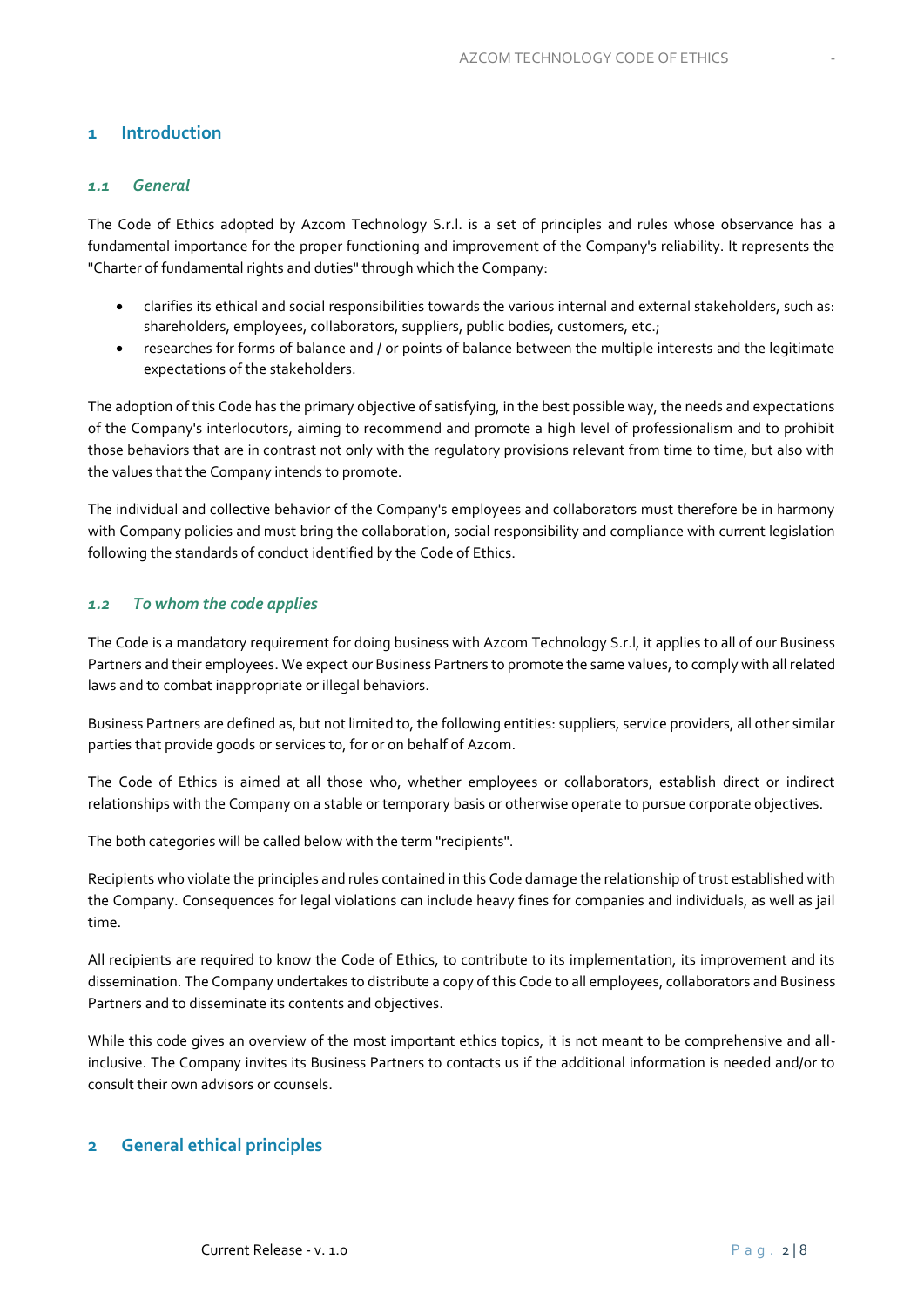The Company Code of Ethics is based on the following principles:

- Behavior that is ethically correct and compliant with the legal code, laws of the Company and its various interlocutors;
- Loyalty of employees and collaborators towards the Company;
- Correctness, courtesy and respect in relations between colleagues and Business Partners;
- Professionalism and professional diligence;
- Respect for the environment and the health and safety of employees, collaborators and Business Partners.

The Company strives to give substance to the values and principles contained in the Code, taking on responsibilities internally and externally and strengthening trust and the corporate spirit. It therefore engages in training / information actions on the contents of the Code with the objectives to:

- promote and strengthen business culture around recognized values;
- broadcast the rules, procedures and practices to be followed;
- expand the consent to the basic principles of this Code.

The ethical standards of conduct that the Company intends to pursue are as follows:

- equity and equality in the treatment and recognition of the value of human resources;
- diligence, transparency, honesty, confidentiality and impartiality in carrying out business activities;
- protection of the person and the environment.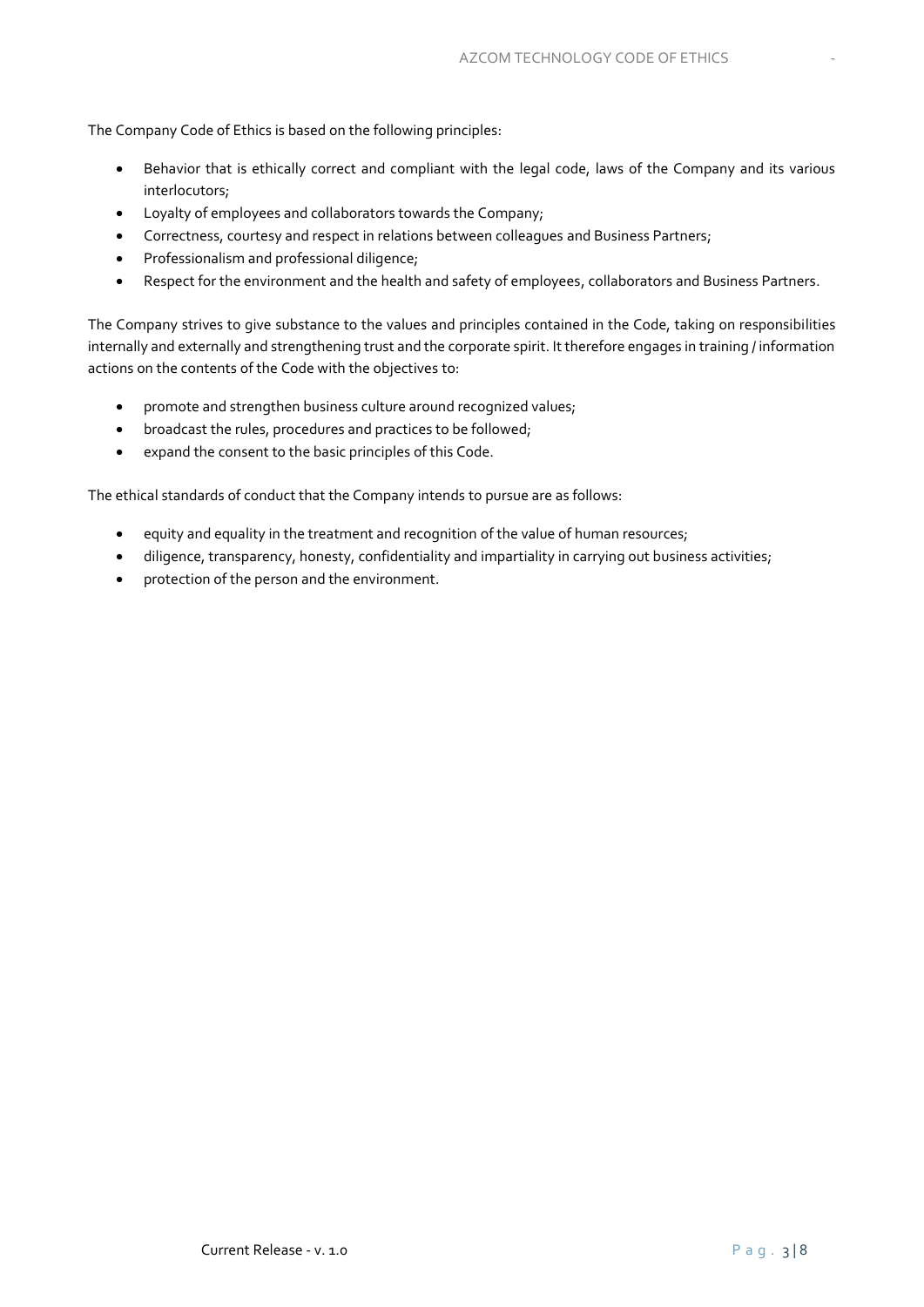## <span id="page-4-0"></span>**3 Rules and standards of conduct**

Company and Business Partners versus proper employees and collaborators:

**Impartiality** 

Offer equal job opportunities to all employees and collaborators on the basis of professional qualifications and performance skills, without discrimination based on ethnicity, religion, opinions, nationality, sex, age, physical and social conditions.

• Work Environment

Ensure that in working relationships, internal and external, no harassment of any kind is given or adopted behavior or initiatives that create an intimidating, hostile or isolating work environment towards individuals or groups of workers, which interfere negatively with the performance of work performed by others or that hinder the prospects of work and / or career for others, also for mere reasons of personal competitiveness.

• Improvement

Develop the skills and competences of each employee and collaborator by organizing trainings.

• Respecting people's and children's rights

We combat forced labor and child labor: we do not employ children under the age of 16. We expect our suppliers and partners to adopt to the same obligation and strictly comply with the related legislations. Similarly, we expect their employment practices to be free from forced labor and workers to be paid according to applicable wage laws, including minimum wage, overtime and mandated benefits and to be treated equally and fairly.

• Resource value

Guarantee fair treatment based on merit and competence criteria.

**Privacy** 

Protect the information relating to employees, collaborators and Business Partners generated or acquired inside and outside the Company and to activate all useful measures to avoid improper use of such information.

• Health and Safety

Promote and protect the health and safety of its employees, collaborators and visitors. Establishing of not smoking policy in the workplace or creating of designated areas.

• Conflict minerals

Conflict minerals are certain types of raw materials that come from specific regions where human rights violations and violent conflicts are occurring. Typically, these conflict minerals are tin, tungsten, tantalite and gold from the Democratic Republic of the Congo and surrounding areas. Azcom Technology S.r.l and all of our Business Partners must actively avoid acquiring, trading, possessing or otherwise furthering the use of these conflict minerals.

Employees and Collaborators:

• Responsibility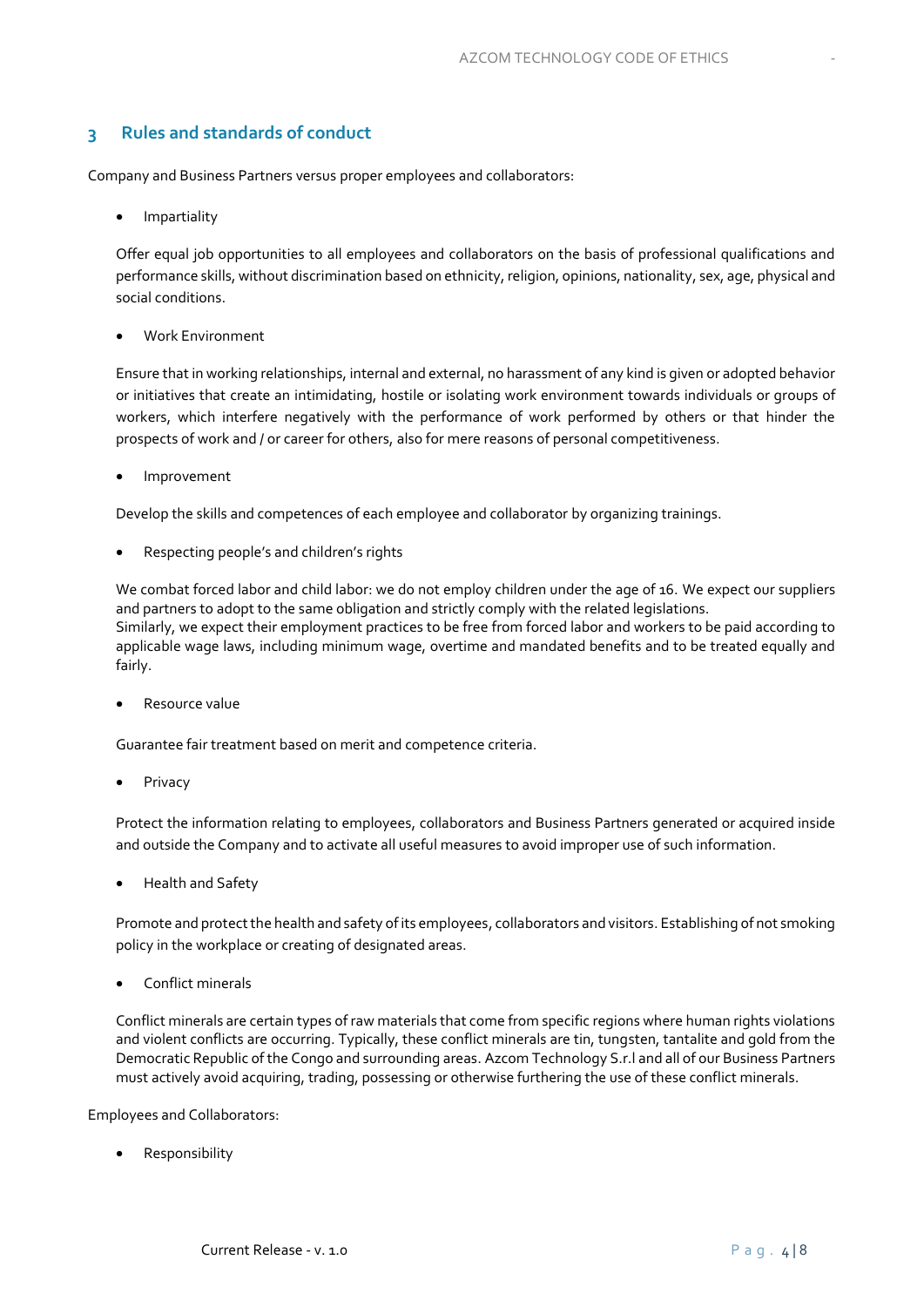Provide the contractual service consistent with the assigned tasks, objectives and responsibilities, without delegating to other employees or collaborators the performance of activities or the adoption of decisions pertaining to them.

• Diligence

Respect working hours and dedicate adequate resources to the assigned tasks to pursue the related objectives.

**Respect** 

Adopt a respectful and sensitive behavior towards others, avoiding working under the effect of alcohol, drugs or similar and consuming a such substances while working.

• Business climate

Contribute to the creation of a professional climate in which all colleagues feel positively involved in the achievement of corporate objectives.

• Honesty

Use the goods and resources available in compliance with the company's intended use and in order to protect their conservation and functionality as each employee/collaborator is considered directly and personally responsible for the protection and conservation of the assets and resources entrusted to him or her as work instruments.

• Confidentiality

Use the utmost caution and care in the use of information not in the public domain, deriving from the performance of its duties. The information and any other material obtained in carrying out one's work are the property of the Company. The recipients undertake not to disclose, use or communicate information and / or any other kind of news, documents, data, etc., connected to the acts and operations specific to each task or responsibility which are of a confidential nature without authorization.

• Conflict of interest

Avoid all situations and activities in which a conflict of interest may arise between personal economic activities and duties held in the Company or the interests of the Company itself. Should conflict situations or situations of potential conflict arise, however, on an occasional basis, immediate communication and maximum transparency towards the manager or the referring function for any appropriate measures are required.

• Gifts and benefits

Accept or offer, directly or indirectly, acts of commercial courtesy, such as gifts, payments and benefits, only when they cannot be interpreted as intended to acquire advantages for themselves or for the Company. The employee or collaborator who receives / offers gifts that cannot be ascribed to normal correct courtesy relations must directly inform his manager or the referring function and refuse.

• Health and Safety

Participate in the process of risk prevention, environmental protection and health and safety protection towards oneself, colleagues and third parties.

• Administrative Responsibility

Adopt transparency, accuracy and completeness in reporting information.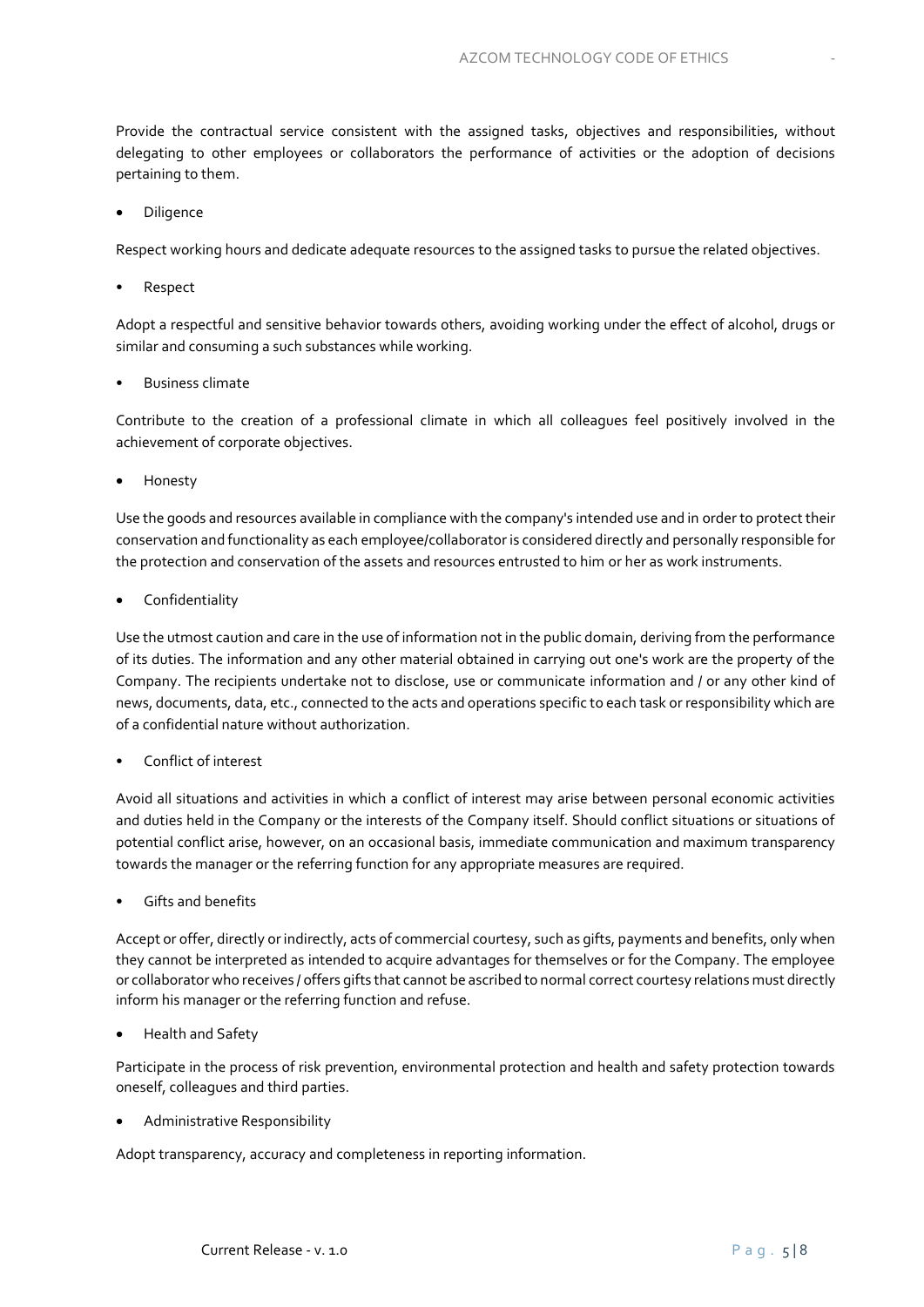Each employee is required to cooperate so that the management facts are correctly represented.

Accounting records must be based on accurate, comprehensive and verifiable information. Each entry in the accounting books must reflect the nature of the transaction, represent its substance and must be based on adequate supporting documentation in order to allow:

- o easy accounting registration;
- o the identification of the different levels of responsibility;
- o the accurate reconstruction of the operation.

Employees and collaborators who become aware of falsifications in the accounting or in the documentation on which the accounting records are based, must report to the manager or to the referring function, which may in turn involve the Company Management.

In a case the aforementioned deficiencies concern the direct manager or the referring function, the employee or collaborator must contact the Company Management directly.

If the report proves to be deliberately unfounded, the Company may initiate disciplinary proceedings for the employee or terminate the relationship with the collaborator.

• Relations with customers and suppliers

Employees and collaborators must adequately inform third parties of the content of the Code of Ethics, in order to bring their conduct in line.

Each employee/collaborator is required to perform their duties with the aim to obtaining maximum customer satisfaction. When requested, each employee/collaborator is required to provide assistance and information in a courteous, polite, correct and thorough manner.

The selection of suppliers and the determination of the purchase conditions must be based on an objective assessment of:

- o Quality of goods and services requested;
- o Price of the goods and services requested;
- o The counterparty's ability to supply and guarantee goods and services according to the requirements of the Company.
- Relations with public administration

The undertaking of commitments with the Public Administration is reserved exclusively for the authorized corporate functions.

Employees/collaborators must not promise, offer or accept payments or goods to public officials to promote or favor the interests of the Company, except in the case of acts of commercial courtesy of modest value and such that they cannot be interpreted as aimed for acquiring advantages for himself or herself or for the Company.

In case of offers / proposals from public officials, the employee or collaborator must report to their manager and refuse.

In the course of relationships (contacts, requests, negotiations, etc.) with the Public Administration, internal and external personnel appointed by the Company are not allowed to try to improperly influence the decisions of the counterparty.

During tenders with the Public Administration, it is necessary to operate in compliance with the rules and correct commercial practices, respecting the rules of competition.

The Company engages to ensure that its employees and collaborators behave correctly towards the tax authorities.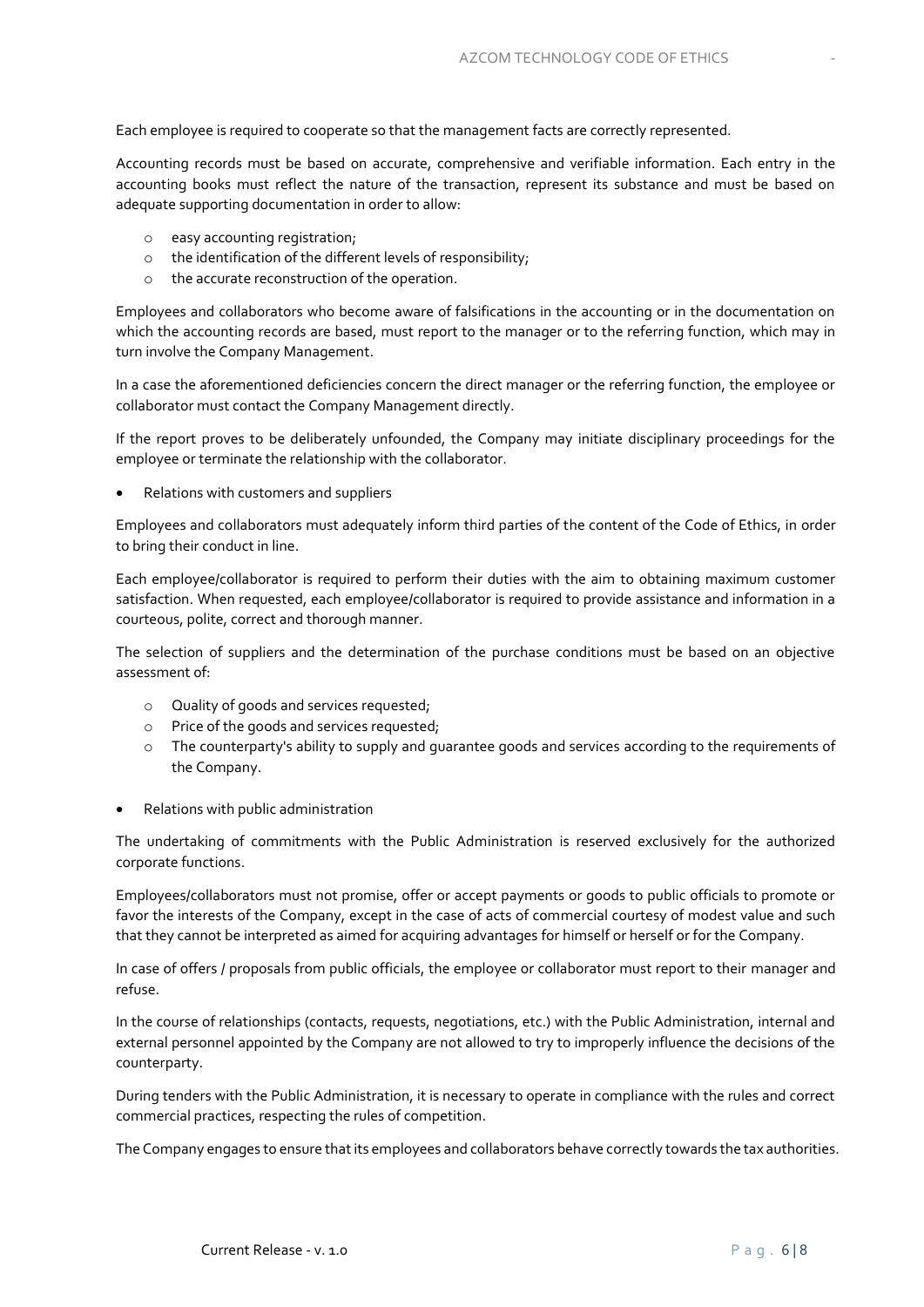The Company cannot be represented, in relations with the Public Administration, by third parties (consultants, etc.) when conflicts of interest may arise. It is the Company's responsibility to broadcast the contents and objectives of this Code of Ethics among all recipients (internal and external) so that they apply the corporate ethical guidelines.

In the course of relationships (contacts, requests, negotiations, etc.) with the public administration, it is not allowed to undertake, directly or indirectly, the following actions:

- o Examine or propose job and / or commercial opportunities that may benefit public administration entities;
- o Solicit or obtain confidential information that may compromise the reputation or integrity of one or both parties;
- o Offer or provide gifts / utilities.
- Relations with political organizations, trade unions and with the mass media

Azcom Technology S.r.l. does not make contributions direct or indirect and in any form to parties, movements, committees, trade union and political organizations or to their representatives and candidates.

Relations with the press are held by authorized functions and are carried out in accordance with the communication policy defined by the Company. The information provided must be true, complete, accurate, transparent and consistent with each other.

Employees and collaborators must refrain from issuing statements or interviews regarding the Company to representatives of the press and other media and to any third party without the authorization of the competent managers.

### <span id="page-7-0"></span>**4 Monitoring**

The internal control system consists of the set of tools necessary or useful to direct, manage and verify the business activities, orienting it towards the achievement of its objectives and adequately mitigating the risks.

The control system provides a reasonable guarantee of the compliance with the State laws, internal procedures, Company codes, the achievement of the set objectives, the protection of the Company's assets and resources, and the Company management according to criteria of effectiveness and efficiency, as well as the reliability of the accounting and management information both internally and externally.

The recipients are obliged to communicate any facts, situations and acts of which they have become aware that may involve a violation of the provisions of the Code of Ethics to their direct superiors (or directly to the Company Management, if the suspected facts concern their direct superiors), preventing to conduct personal investigations. In a such cases confidentiality and non-retaliation will be guaranteed.

Each of the recipients, within the scope of their functions and responsibilities, is required to collaborate with the Company in order to actively participate in a better and effective internal control system.

The principles and contents of the Code of Ethics are an integral and essential part of the contractual obligations assumed by all employees and collaborators and, therefore, the violation or failure by the employees and collaborators themselves to comply with this Code may constitute a disciplinary offense for employees/r non-compliance with contractual obligations for Collaborators and Suppliers with the resulting sanctioning consequences also in accordance with the law.